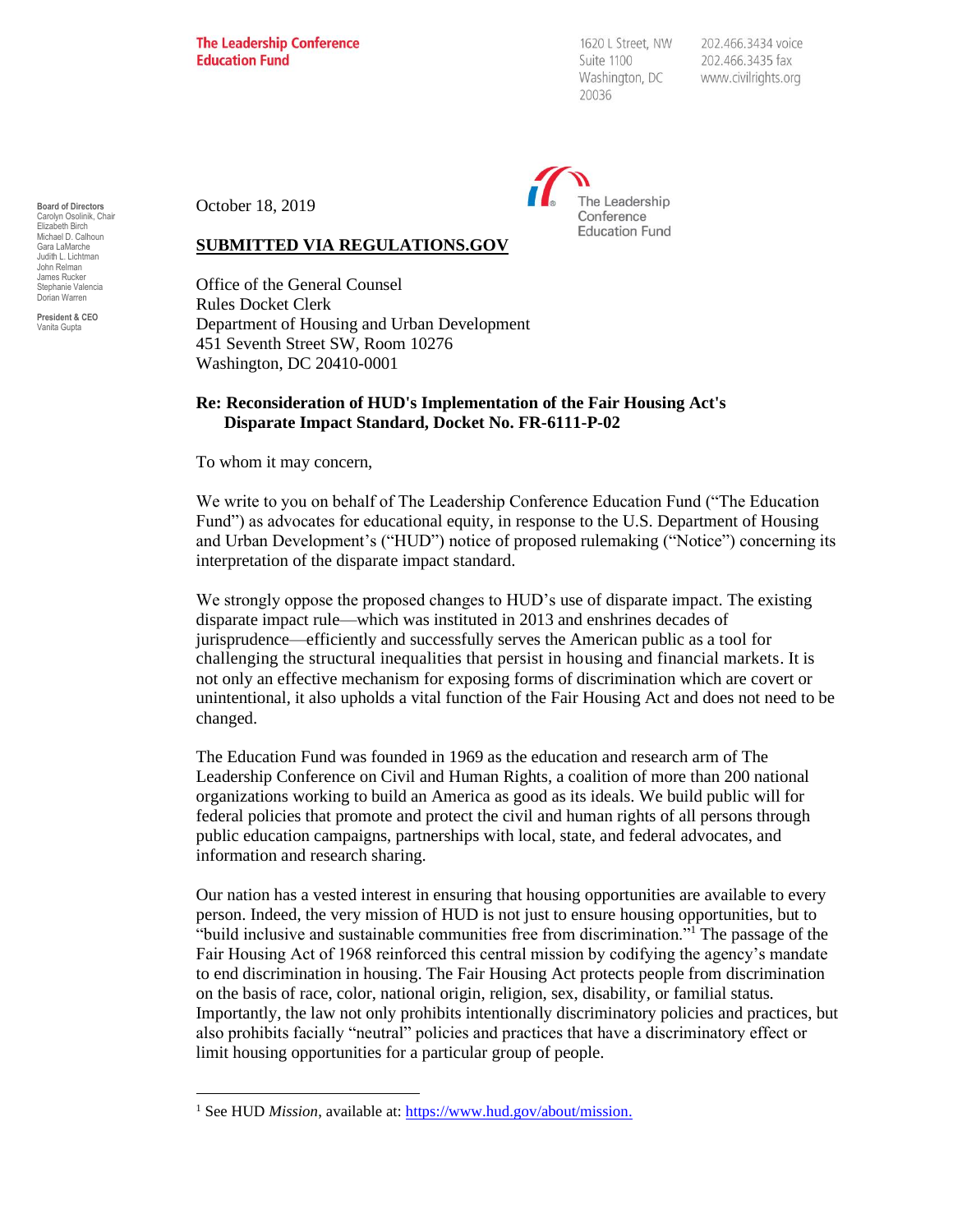October 18, 2019 Page 2 of 3



The disparate impact rule is essential to achieving the goals and objectives of the Fair Housing Act. In accordance with the standard established in the 2015 Supreme Court decision, *Texas Department of*  Housing and Community Affairs v. Inclusive Communities Project, Inc.,<sup>2</sup> it includes a burden-shifting framework to address discrimination while ensuring cases are not frivolously brought.

The proposed rule would deeply undermine individuals' ability to challenge disparate impact by placing the burden on plaintiffs to satisfy proof of wrongdoing prior to case discovery, which is nearly impossible to do under the given conditions. First, it would require a plaintiff "to plead that the challenged policy or practice is *arbitrary, artificial, and unnecessary* to achieve a valid interest or legitimate objective." Second, a plaintiff would be required "to allege a *robust causal link* between the challenged policy or practice and a disparate impact on members of a protected class." Third, a plaintiff would be required "to allege that the challenged policy or practice has an adverse effect *on members of a protected class.*" Fourth, a plaintiff would be required "to allege that the disparity caused by the policy or practice is *significant.*" Finally, a plaintiff would be required "to allege that the *complaining party's alleged injury* is directly caused by the challenged policy or practice." These new standards would make it nearly impossible to uncover evidence that a policy or practice is intentionally discriminatory.

## **We believe in and are committed to eliminating discriminatory policies and practices, whether intentional or facially neutral, and we urge you to uphold HUD's current interpretation of the disparate impact rule***.*

Disparate impact litigation under the Fair Housing Act and other civil rights laws has allowed victims of discrimination to challenge barriers that limit access to fair housing. Barriers have included "one-childper-bedroom" policies that require families with more than one child to rent higher cost multibedroom apartments; "zero-tolerance" provisions in leases that grant landlords the ability to evict not just perpetrators, but also victims of domestic violence and other infractions; and predatory lending practices that drove tens of thousands of borrowers of color into high-risk subprime mortgages even though they were eligible for prime loans.

We are especially concerned about the impact of the proposed policy on educational equity. Housing policy has a significant effect on the opportunity students have to obtain a quality education. Disparate impact liability provides a remedy to address the long-standing discrimination in housing policies and practices that have created segregated neighborhoods and, by extension, segregated schools. Residential segregation persists through factors including the denial of mortgage loans on fair and equal terms to applicants of color, unfair zoning restrictions, and other policies that have a disparate impact on communities of color. The neighborhoods in which children live typically determine the schools they attend, and the more racially segregated our neighborhoods, the more racially segregated our schools. Segregated neighborhoods isolate communities of color in environments that are often poorly resourced and economically disadvantaged. These disparities are mirrored in our schools, resulting in disparate educational opportunity and outcomes for students of color.

In addition to school segregation, allowing for the continued concentration of poverty in communities limits the resources available to schools. Because of the decentralized nature of education funding, and

<sup>2</sup> *Texas Department of Housing and Community Affairs v. Inclusive Communities Project,* 135 S. Ct. 2507 (2015).